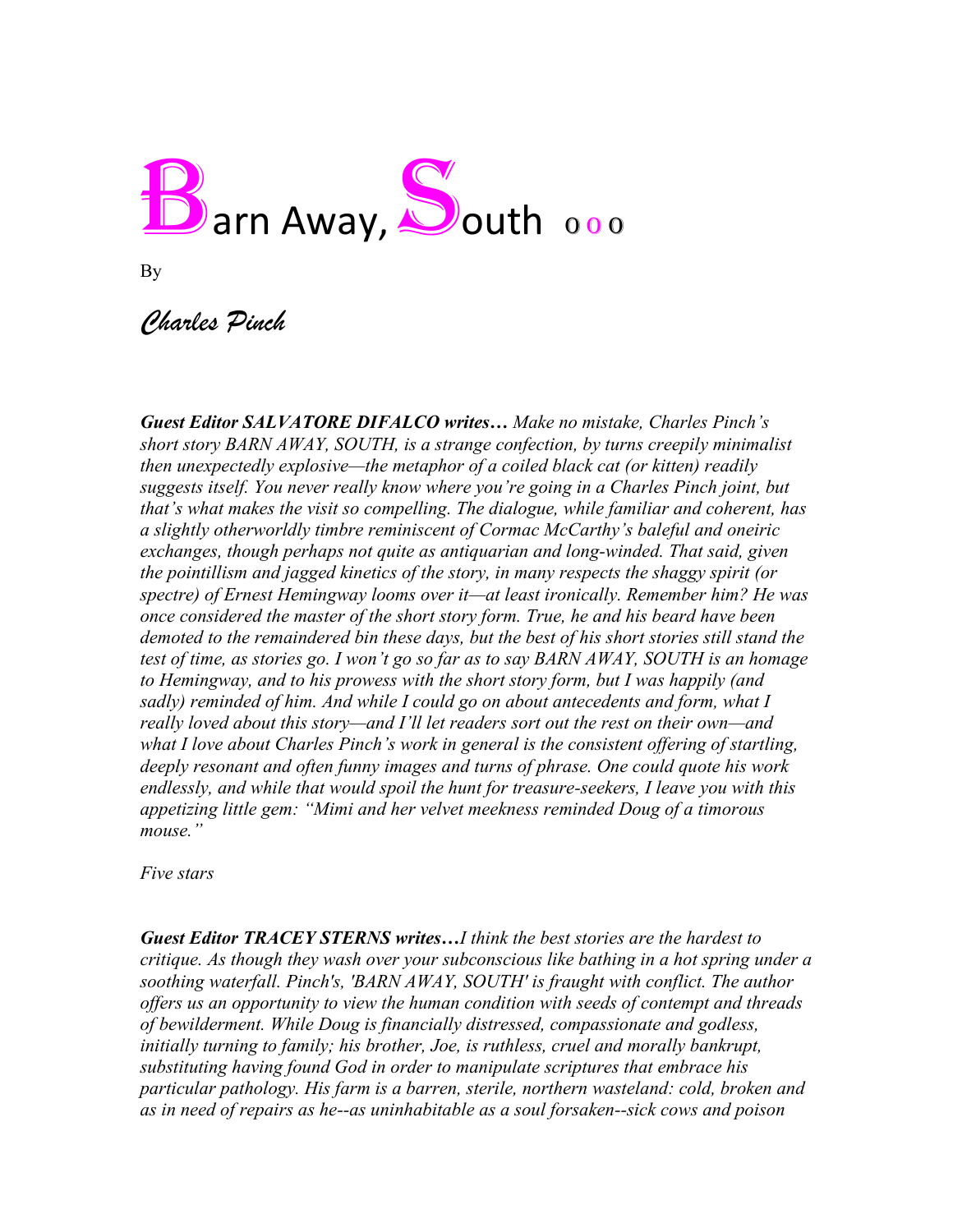*soil. Even Boney his one eyed, compliant if not devoted, wife sees beyond his ridged (sic), smite-filled religiosity. The author wisely decides not to describe the violence which is in fact the turning point of the story...like the ending, it is far better left to our imaginations. Still the act is preceded by a munificently incidental line where Doug declares that "God is deaf..." but "this is good meatloaf." This line has a beautifully subtle mix of assonance and alliteration, aside from the conceit that it juxtaposes a deaf God to good meatloaf. Doug makes his exodus from his brother's frigid, rock-ridden farm into the arms of old friends. The story ends with Doug's unnamed other cat chasing a toy across a peppersalt, basement broadloom rug. It is a delightfully existential metaphor for a catlike god toying with his creation, just passing time, for her own amusement, in eternity's infinite now. There is so much more I could say about this story, you just might want to read it yourself. . .*

*Five stars*

*Fiction Editor JOEY CRUSE writes… As always, when I write for one of the editors of Fleas on the Dog, I tend to try and place a small disclaimer beforehand, it's unnecessary, because the story stands on its own, but full disclosure and all that – I am one of those stand-up, ethical type guys after all…*

*Charles Pinch's, "Barn Away, South," is earthy – it comes from the land and lays its foundations upon a hard and damn near fallow ground – like a Russian Cormac McCarthy.* 

*With this story I would like to begin by bringing up fabula and syuzhet – "fabula equates to the thematic content of a narrative and syuzhet equates to the chronological structure of the events within the narrative" – effectively the plot vs. the rhetorical experience of the story. What Pinch has done with "Barn Away, South," has taken what is a straightforward story and crafted a tale that is deep, layered in decay, and cold. Easily enough, Doug is a bankrupt man, with only a suitcase to him name, who is forced to ask his brother for a place to stay, and, when that doesn't work out, he must ask an old high school buddy, who lives with his mom, for a small room until he can get on his feet.* 

*That's fabula.* 

*The syuzhet is the way in which the story is told, and that way is not only something I will not spoil for you, as the act of reading Pinch's work is what makes the experience so much more engaging, but also demonstrates the strength by which this writer operates.* 

*There is control in this story, patience – a handling of the craft of writing that most would, and should, be jealous of. He takes only takes four lines to craft the setting, the background, the inconvenience, the desperation, and the overall sense of how the worlds we inhabit often spend their time crumbling around us:* 

*Lines marked with thick paint on the inside of the tub. Doug guessed the highest one was four inches from the bottom. He ran the water gleefully, the only warm thing within miles. He laid his pajamas and underwear on the back of the toilet. Boney pounded on the door. "Tha's enough!"*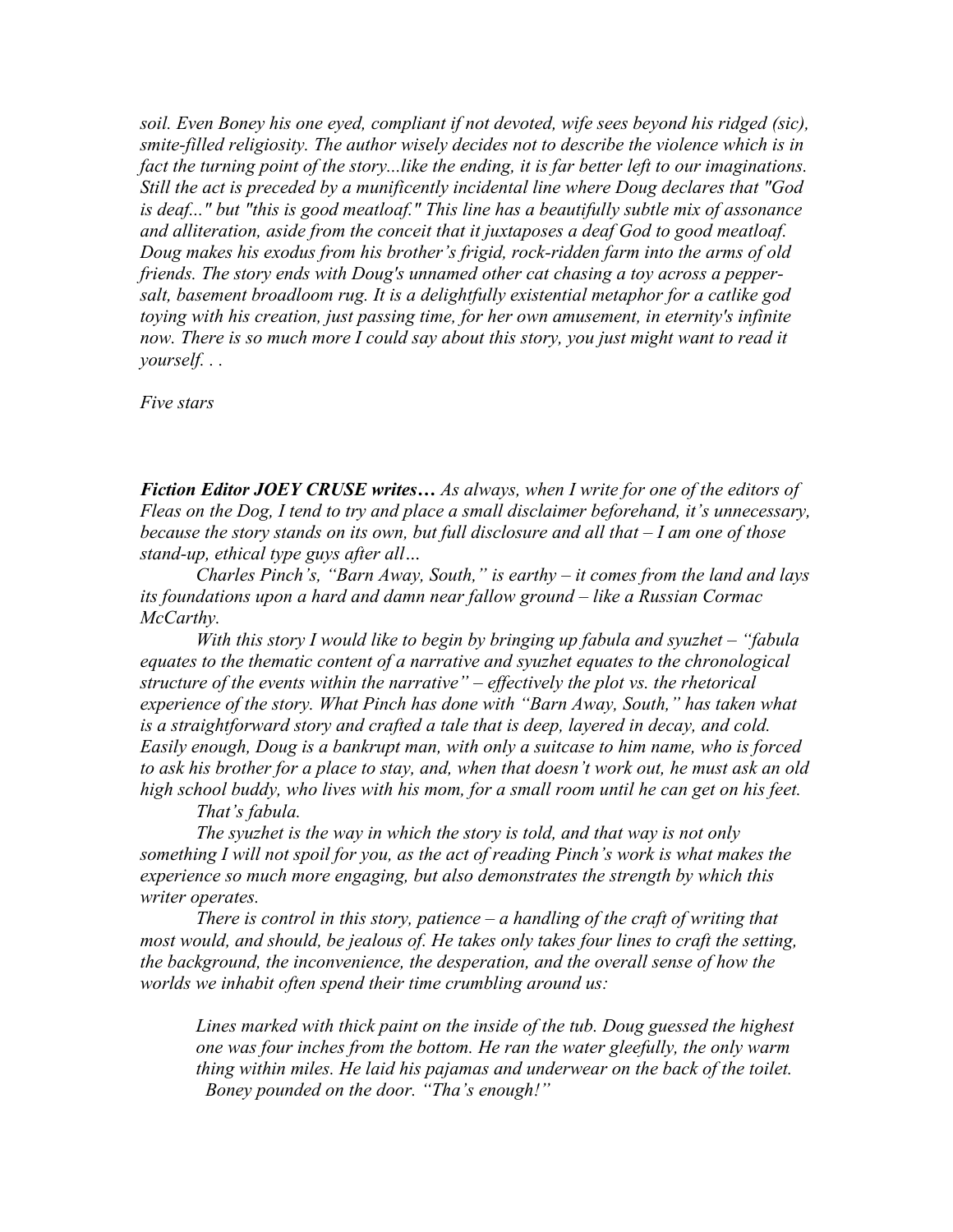*Here we can see just how poor Doug's brother and wife operate on, their accent, their devout devotion to the simplicity of their lives, the amount of water they use to take their*  baths for fear of drying up the well, the separation from where Doug used to be and *where he stands now, and the exact amount of chill in all of their lives that comes from living on a dilapidated farm in a cold part of Canada in a cold ass time of year.* 

*That truly is just the tip of the iceberg. Each line is packed with syuzhet. Each section compounds upon one another to create the whole sense of being that exists in this story for the reader to piece out. What I mean to say is that Pinch does not tell you anything. The fabula of the story is presented to the reader by the way in which the syuzhet is shown. The reader can only experience the story to understand not only what happens but the underlying feelings and themes (insecurity, fear, defiance, bleakness, the cold, the fall from grace, the longing for the past, and etc.) that permeate throughout – a truly deft understanding of storytelling.* 

*I have said it once and I will continue to say it over and over again, there is something hard and beautiful that lies within Charles Pinch's lines – a Canadian warmth that comes from being lost in a snowstorm, we trudge forward, surrounded.* 

*Five Stars.*

## **QUALITY QUOTABLE** *(for the love of language…)*

The barn like cholera remembered. Most of the floor had rotted out. Beneath the sweating planks and humus a bedrock foundation dug and sunk by men who had died of exhaustion. Hay teetered in damp swells. Doug stepped into the daylight with a pail of pink milk. After giving up her fluid the cow coughed and wheezed and rubbed its great swollen hull against the crumbling side of the stall. There was a short chain around her neck. Doug wondered if she wanted to lie down.

## BARN AWAY, SOUTH

By Charles Pinch

 *For Frances, nothing before you, nothing after…*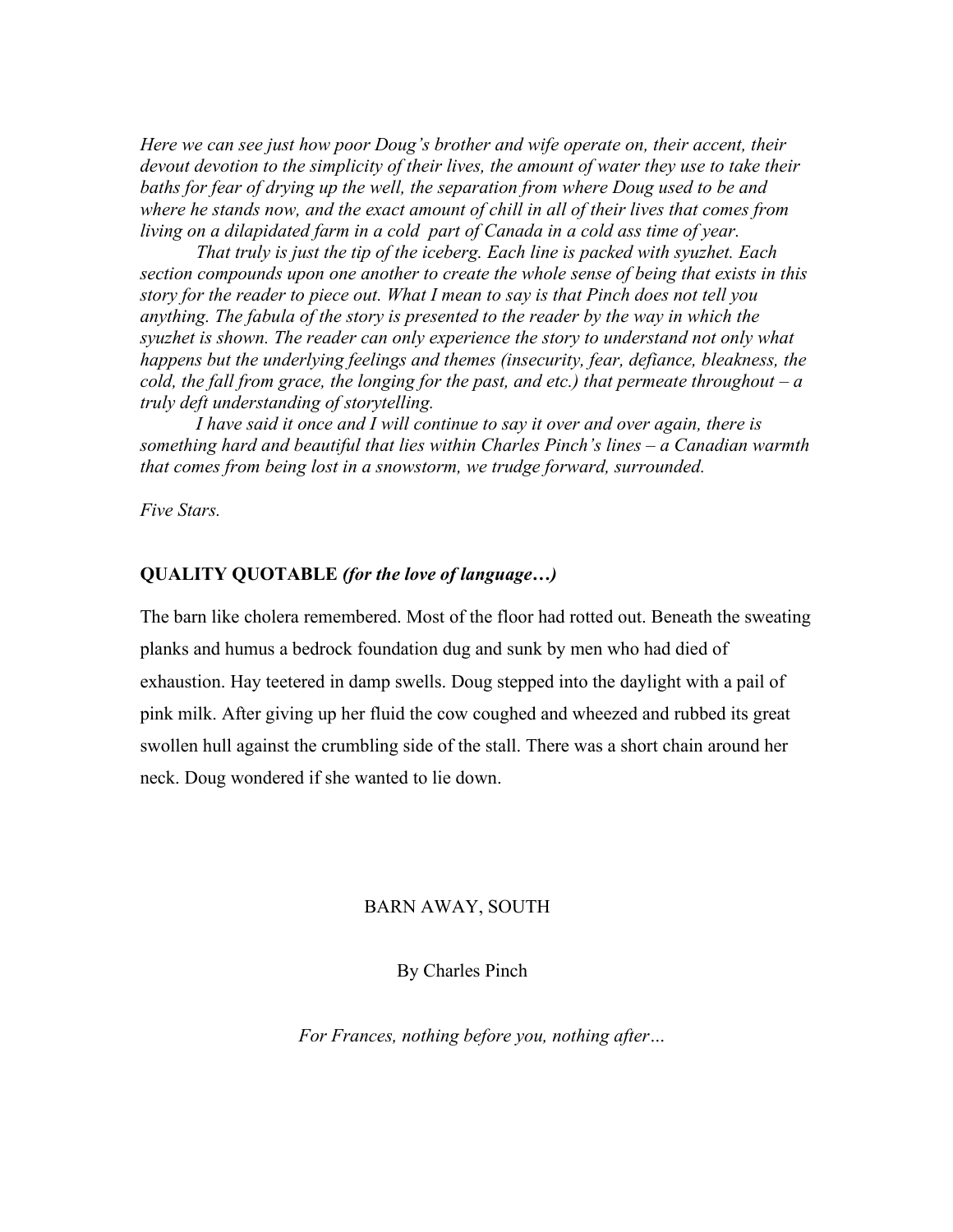Note: This story was originally published by **pressboardpress**, New Jersey.

\*\*\*\*

"Y' off, then?"

"Yes…"

"Joe! Are ye not goin' t' say goo' bye?"

"It's okay."

"He'll come round. I know h' will."

 Joe was in what they called the front room. Newspaper on his lap but he was not reading. Welded line of his mouth, his clay-colored hands. He had got up in the middle of frozen night and limped down the stairs, put a jacket on over his pajamas and pulled the heater plug out of Doug's car.

 It had taken Doug thirty minutes to clear it of snow. Inside, door open, a smell like pooled mercury. Turning the key, he had prayed to Joe's God. The car coughed to life, then stood trembling. He put the black cat in a carrying case on the back seat, the black cat that sang for her supper from breakfast on. He called the quiet one Mimi and her velvet meekness reminded Doug of a timorous mouse. He'd put towels inside both cages. Already he smelled urine.

 "For the trip." A bag of baloney sandwiches and an apple from a bin held over the winter, wrinkled but sap-rich against teeth.

"I just don't understand." Doug's perplexity.

 "Ach," she said. "Blood is t'icker than water." Boney stood in the doorway like she didn't want to be there. Big and fat and settled so huge brown slacks and breasts of a Stone Age Venus to her navel. A dirty apron. She'd lost an eye early on to a brother's pellet gun. The other, for whole days sometimes, narrowed to a slit like a silver minnow. He'd watched her navigate through her world, the shambling farmhouse, by sonar, by touch.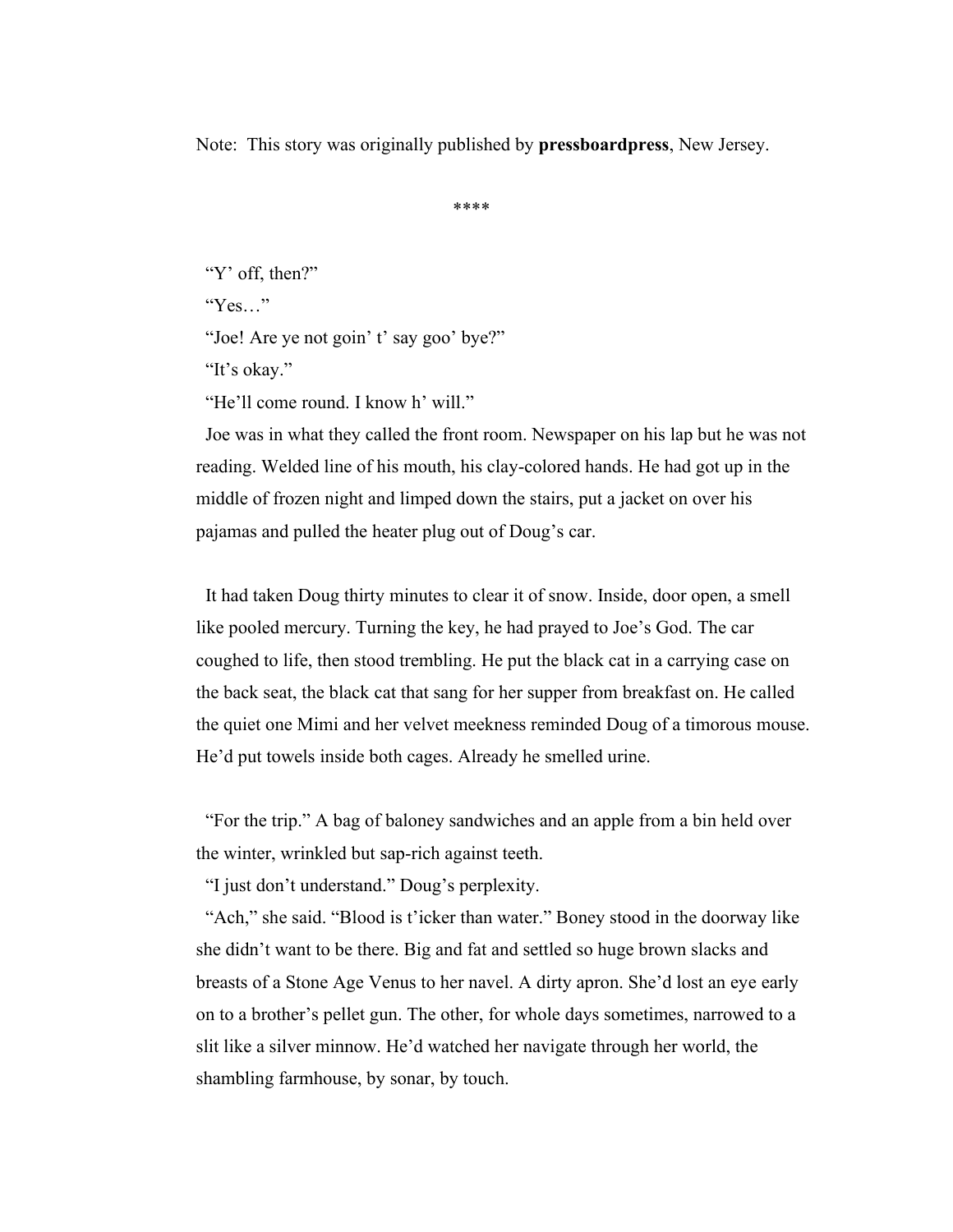"Ye will call when y' get there…?"

 "Yes." He looked about, hand on the open door. At the bottom of a twisted gully, washed out, with uprooted cedars, the collapsed barn. The center beam still standing bare, a fragment of roof. The scrawny cows coughed into the crystal bleak and each morning Joe took their yellow, tubercular milk. Wood for rebuilding in a rotted pile. The government had never asked for their money back.

 As he maneuvered out of the driveway he glimpsed Joe through the window. More sticks for the fire and the newspaper threw red flames. It was the face of a red devil: slippery, polyurethane.

The car turned out of the driveway.

Joe stood. "Well, tha's done."

 A drive inside a snow globe. He stopped at a gas station, invisible until he had reached the door.

"Is there a phone?"

 A man wearing a faded Santa Claus hat pointed to the wall beside a Coke machine. Doug hefted the clunky receiver while coins dropped. Spoke. "Rob…? My cell phone's busted. I'm calling from the highway. Be there in three or four hours. Weather's pretty bad. Say 'hi' to your Mom."

 In the washroom he ran oily water over the burns on his wrists. He bought two tins of cat food with snap open tops. In the car, he sat and watched the black cat eat noisily. Mimi was a bird lapping nectar. At his foot, the busted cell phone, inches from the accelerator pedal. Doug kicked it against the sidewall.

"Y'r bedr'um. It's nay what you're used to, prob'ly."

 "It's a nice bedroom, Boney. I'm grateful." He remembered their first awkward meeting when his gaze had stalled at her shuttered eye. He remembered too she had brought city hands to her wedding. But Joe and time and labor.

"Is tha' all y' have?"

 Doug swung the suitcase onto the bed. "My whole world. I told Joe a little but not the whole truth. How bad it all became."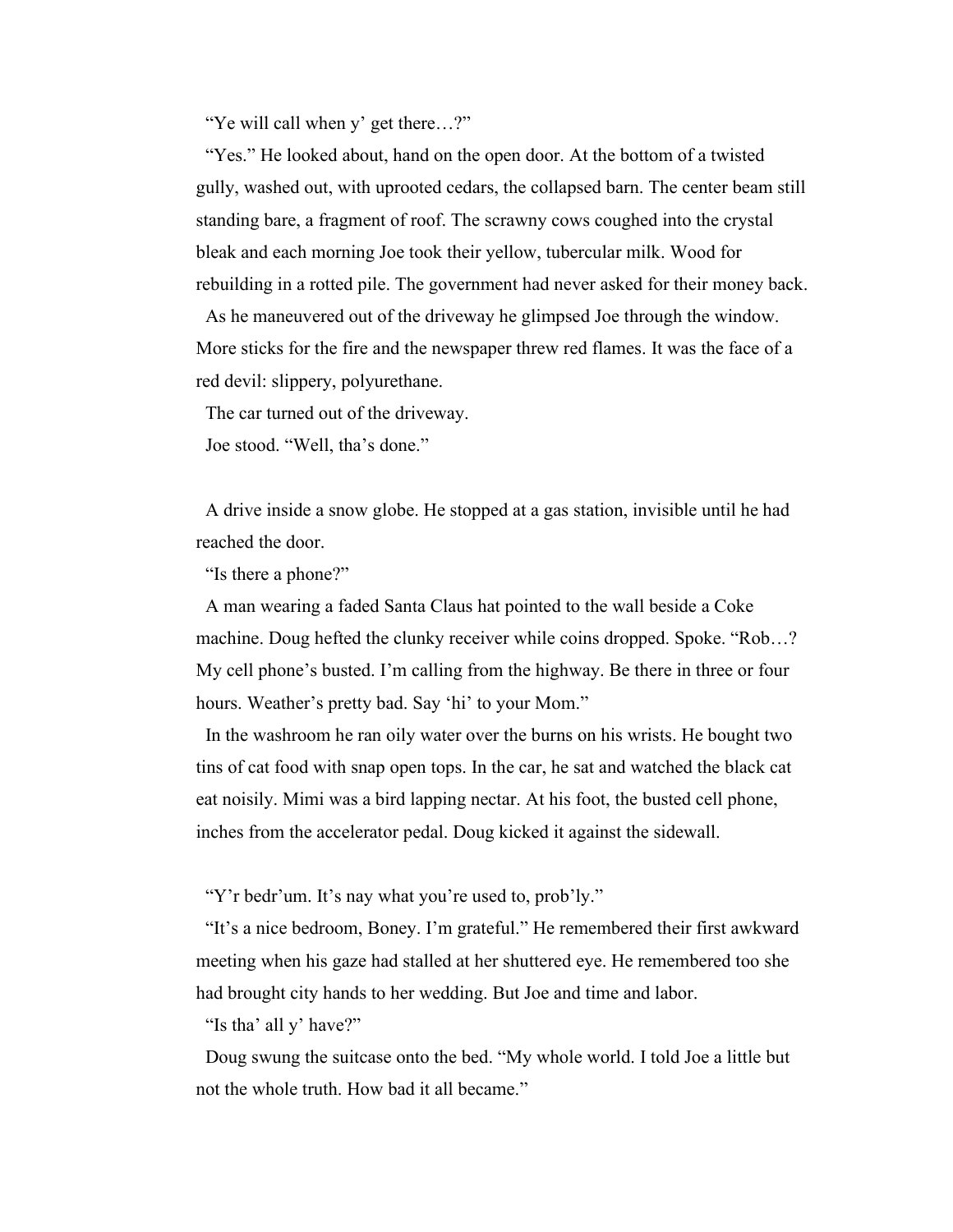"Eden here. Can ye milk a cow?"

"I can try."

 "I painted the chest and pulled the lamp 'side y'r bed out o' the crawlspace. We don' have an attic."

"It's a nice chest. It's a nice lamp. I may take a nap."

"Dinner's a' six."

"The problem with cities is they breed evil. Look at Sodom and Gomorrah."

"Remember when we used to say 'Sodomy and Gonorrhea'?"

 "I think it unfair and unkind to mock your brother, Doug, after he has opened his arms and heart to ye."

"I meant no offence."

"We live by the Bible now."

"Betty told me you got religion."

"Betty is wrong."

"Oh no, Joe. We did."

Joe picked up his fork. Prongs at Doug.

"How's she wrong, Joe?"

"I 'got' no religion. I found God. We be eatin' now so I'll say the blessing."

 The bedroom as cold as thin. In the middle of the night he heard things behind the walls. When he turned, the mattress creaked. Boney had spared only a single blanket. He slept with his coat over him and his jacket over his feet. The cats trembled under the bedsprings. When he came up with their dishes the black cat stuck its head out. Mimi burrowed in shadow. Joe's big dog never allowed upstairs. Bear-claws echoed on the kitchen linoleum.

 Joe had left high school early. He'd enlisted in the army and for a time served as a peacekeeper in a hotbed near the equator. Back in Canada he was brown and grave. He got money on discharge and bought a farm in a scrubby part of the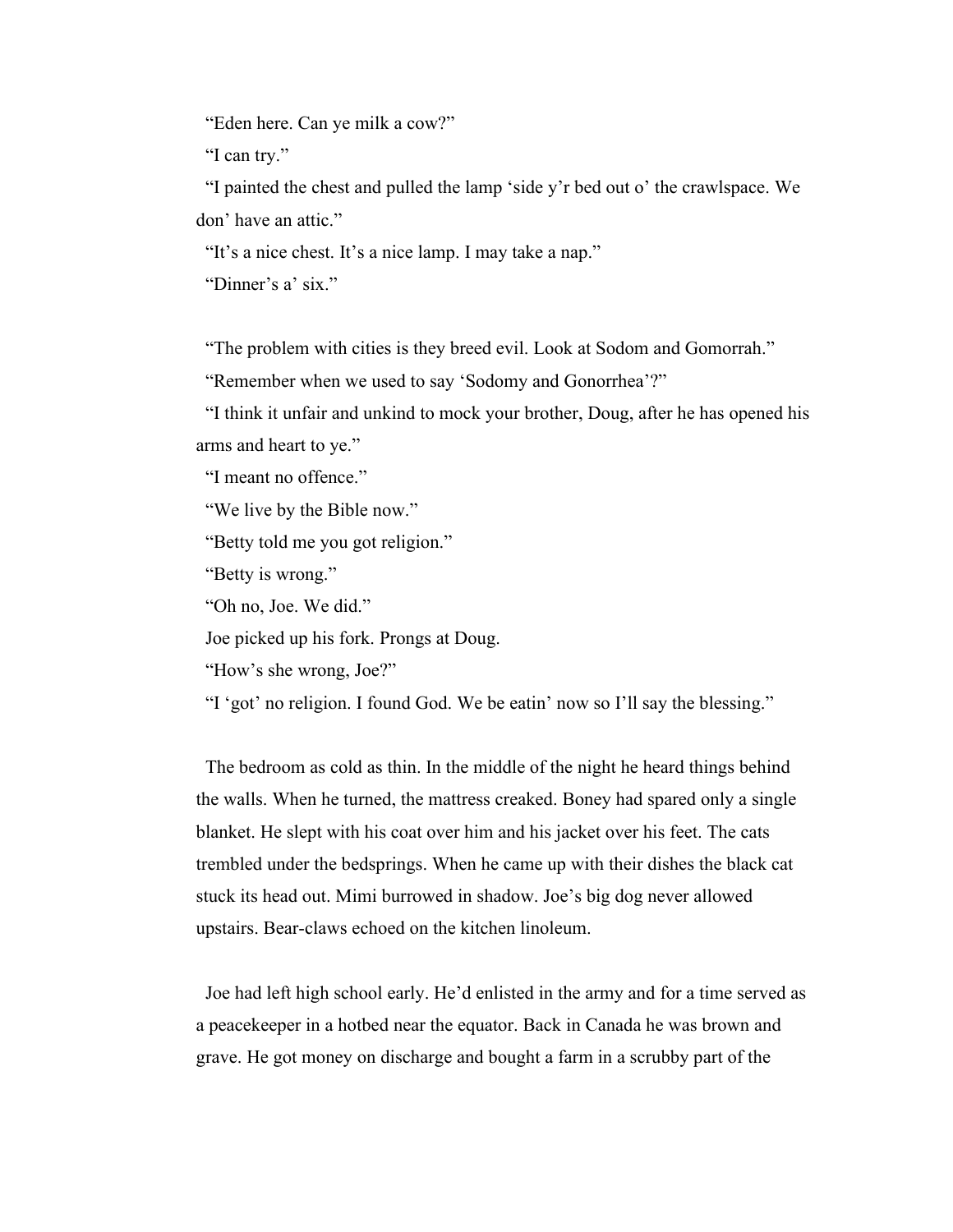province where nothing grew. He married Boney. One time he said to Doug, "I aint never havin' kids. I hate 'em!"

 Doug was flourishing in the city then. He sat a stone desk in a glass tower. No birds flew past his window but sometimes a helicopter did. He ate in restaurants and ordered dishes that originated on the other side of the world. Quaffing wine, he talked about 'noble rot'. He rode the subway to and from work. He liked sunshine but most of his waking hours were flooded with halogen.

"Ye take the tit like this."

"Okay."

"Then ye pull and squeeze at the same time."

"Pull and squeeze."

"Just pull she'll likely kick ye in th' head."

 The barn like cholera remembered. Most of the floor had rotted out. Beneath the sweating planks and humus a bedrock foundation dug and sunk by men who had died of exhaustion. Hay teetered in damp swells. Doug stepped into the daylight with a pail of pink milk. After giving up her fluid the cow coughed and wheezed and rubbed its great swollen hull against the crumbling side of the stall. There was a short chain around her neck. Doug wondered if she wanted to lie down.

"We don't bathe, really," Boney explained. "We wash. We 'wash up' as Joe likes t' say. It's because of t' water."

"What about it?'

"Well's a'most dry."

"What are you going to do when it's all gone?'

"Oh, it'll be a while yet."

 Lines marked with thick paint on the inside of the tub. Doug guessed the highest one was four inches from the bottom. He ran the water gleefully, the only warm thing within miles. He laid his pajamas and underwear on the back of the toilet. Boney pounded on the door. "Tha's enough!"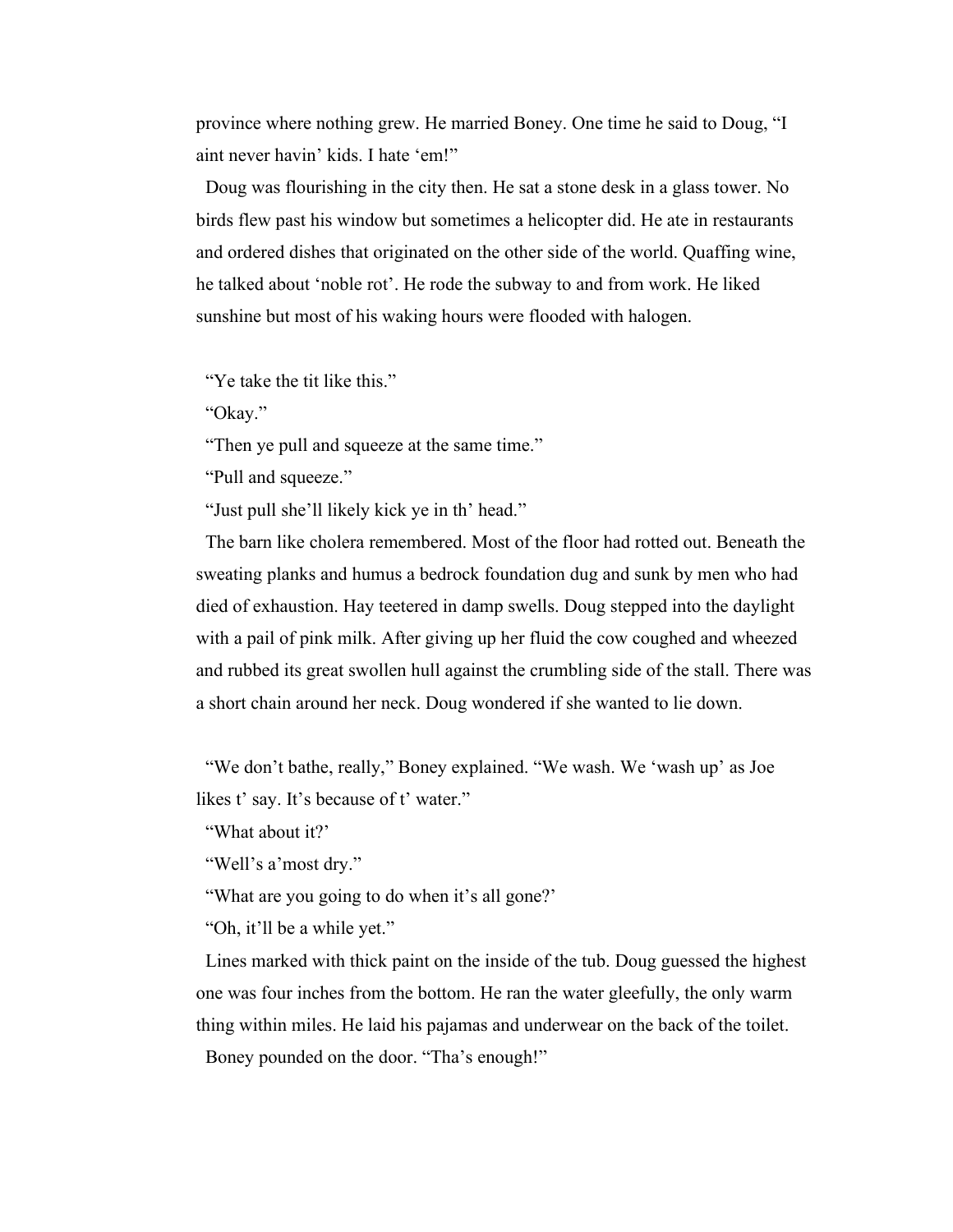"Myself, I don't believe it."

 Doug's fork stood upright in his mashed potatoes. They were home grown in Boney's garden by the septic tank. With margarine and diluted milk they whipped up like stucco.

 "Everybody believes in God. Well, no, tha's not true, now. But they should." "Why should they believe in something that doesn't exist?"

 "Are ye sayin', brother, tha' His existence is a matter of opinion? Thine opinion does no' disprove it."

"If he does exist, he does so as a reflection of ourselves. His creations."

 "How do you figure…?" Joe held the knife and fork close to the blade, close to the tines, not like he and Doug had been taught.

"He is imperfect."

"Nay. The Lord thy God is perfection. The Bible says so."

 "The world he created is imperfect. It exists as a reflection of him, Joe. A perfect being responsible for something imperfect. How perfect is that?"

"Y' are talkin' in circles. Beware the fool's tongue."

"You think the world is perfect?"

"Anyone wit' a brain knows it's nay."

"If God is love—"

"God *is* love."

 "Why does he not hear us in the hour of our distress? Why does he abandon his faithful flock?"

"He abandons them not."

"My God, my God, why hast thou forsaken me?"

"T'was the Lord testing His son, Douglas."

"Testing? What about the Christians in the arena? Was he testing them too?"

"Pass the relish, Boney." Joe chewed slowly. Doug waited. "The answer is in

your Bible. Immersion in scripture is what y' need to refresh your soul, brother."

"Is he a god of compassion, Joe?"

"He is."

"But there was no compassion for the martyrs when they begged for his help."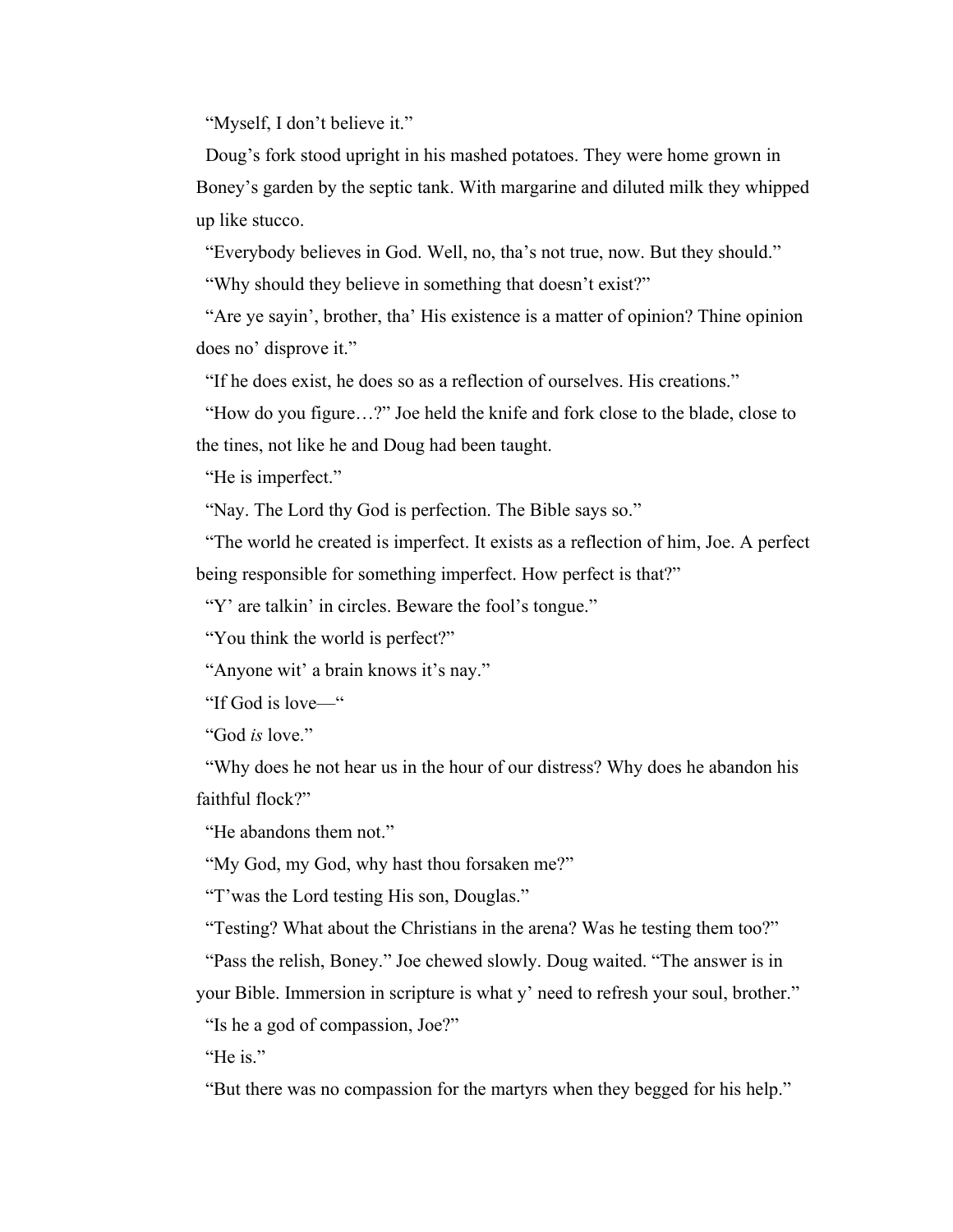"God is love, Douglas."

 "God is deaf, Joe. This is good meatloaf, Boney. Mom used to fry the onions first, though. That way they didn't taste raw. Do you remember, Joe?" "I remember."

 Snow shadows deeply darkening. A winter sigh. He woke after the first rope encircled his wrist. He sprang up like Lazarus. Joe pushed him down onto the mattress and clamped him steady with the weight of one knee.

"What are you doing?"

"Quiet now. You'll wake Boney."

"Joe, cut it out!"

 He lashed the cord through a loop in the burly knot. Doug curled up like a salted leech, eyes glinting.

"The city breeds evil. It poisons the mind, Doug. Ye are the proof."

"Stop it, Joe!"

"You'll not desecrate the Lord in thy brother's house."

"I'm sure I didn't mean to." Doug rigged his brother's ankles together.

"There are consequences to this sort of thing! You'll not mock Him."

"We were having a conversation for God's sake!"

"How long do y' leave him like tha'?"

"Until he learns."

"How will y' know, Joe?"

"I will know."

"Do I feed him, then?"

"Nay. The fathers of Christendom fasted as we fast on the Sabbath, Boney.

Douglas is nearer his Maker on an empty stomach."

"Do I feed his cats?"

"Oh yes. The little ones are innocent souls in God's eyes."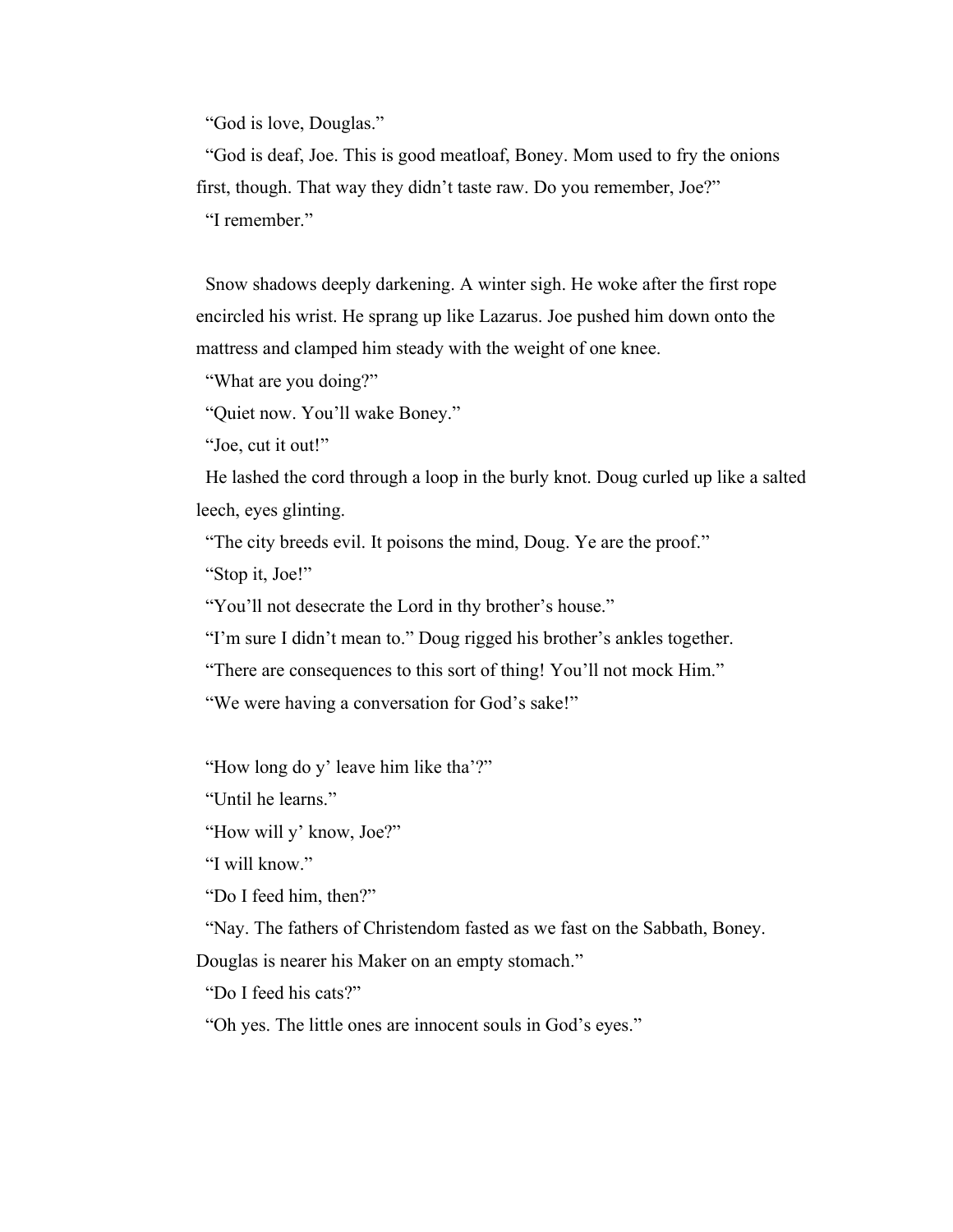He spent a long time in the bathroom. Ran water defiantly. Boney did not pound. He emerged a steam-spirit and confronted his brother.

"What you did was criminal."

"Are you goin' t' call the police on us?"

"Yes, Boney, I am."

 "It's family business, brother. The law has no place here. But call if you like." The big dog sat at Joe's feet, a lion for Jeremiah. It looked at Doug with mournful eyes.

"Are you goin' t' call, then?"

Doug rubbed his wrists together. "I should. You know I should."

"Call if you like," Joe said.

"Leave it to God to screw something up, right Joe?"

 Mimi in deep sleep on the passenger seat. Past Bracebridge the drift down softened. Snow feathers descended like manna. Strains of *Cavaliere Rusticana.* He turned the volume up. Through the grill of her cage the black cat swatted at snowflakes. Gripping the wheel, his wrists burned in the ice-air. His ankle tingled when he raised his foot to the brake pedal.

 It was five in the afternoon, still light, twilight behind the trees. Doug parked in the driveway next to a fleecy spruce. Rob had already come out of the house. He stood on the cement porch in corduroy slippers with a beer in his hand.

"Good drive, Doug?"

"After Bracebridge."

"She's really coming down."

"Still coming down."

 "Mom says the cats can stay in the basement. It's a finished space. They'll have lots of room. I miss Sooty. We had to put her down Thanksgiving. Is that it for your luggage?"

 Doug lumbered the suitcase out of the trunk. "This is my whole world right here."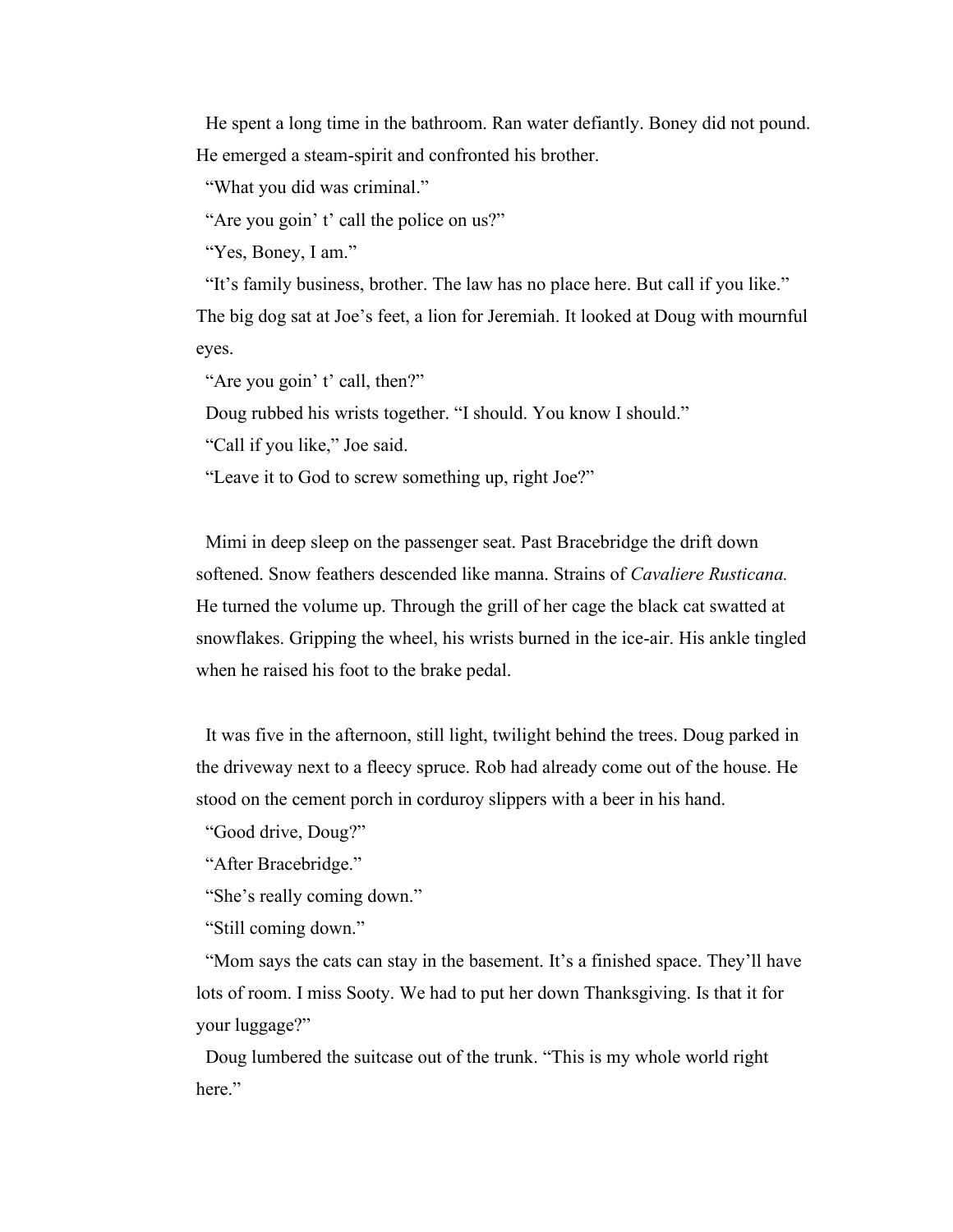"You travel light, bud." "Called bankruptcy."

 Rob had fattened like quality pork. His face was pink and white with sorry white eyes. Small mouth and gray teeth. He suckled his beer. "I ran into Dieter Howitzer the other day."

"I haven't thought of Dieter in twenty years."

 "I told him you were bunking with us till you found a place. He said the three of us should get together."

"That sounds good."

"Are you busy Thursday night?"

"You know I'm not."

Inside, his mother Winnie on a treadmill. She waved at Doug like a tourist.

"Long time, no see, pardner!" Her hair was buzzed like Rob's. The vibrations from the machine caused her voice to jiggle. "How was the drive?'

"Good past Bracebridge."

"The weatherman's calling for a three day blow," Rob said.

"That's a story by Ernest Hemingway."

"Ernest Hemingway's dead."

"He shot himself, Mom."

 "Put your bag in the bedroom next to the bathroom." Winnie switched the machine off. "I wanted to put up different curtains. Flowers aren't for a man."

"I love flowers, Mrs. Acton."

"It's Winnie. You're not a schoolboy anymore!"

 "Remember the brown sugar sandwiches you used to make for us when we came home from school, Mom?"

"Do you remember them, Doug?"

 Doug threw his suitcase onto the bed. The coverlet looked painted on. A dustfree *pot-pourri* of scented cedar chips beside the night lamp. He returned to the living room. They were still talking about Hemingway.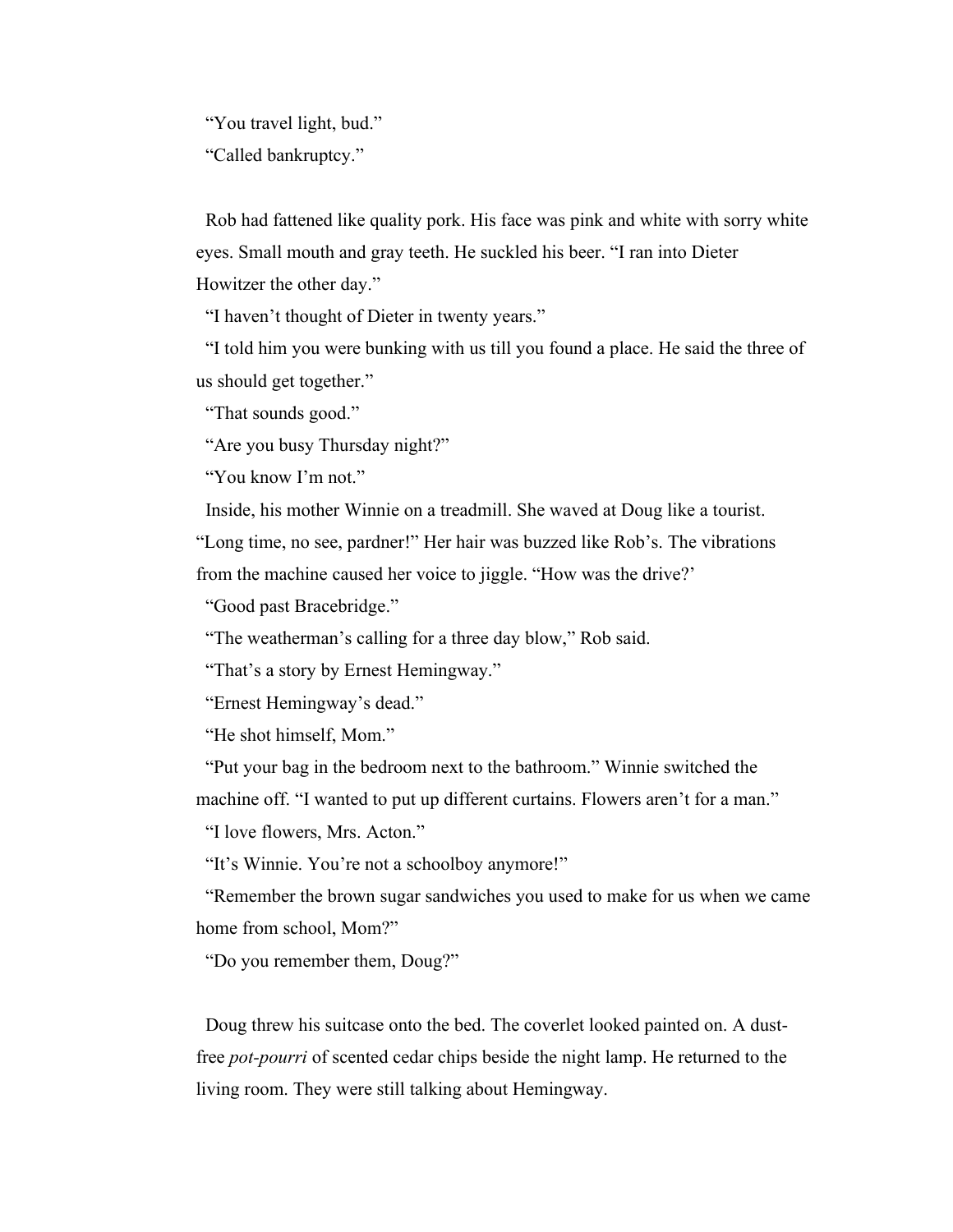"I haven't read him since high school. Have you read him since then, Doug?" "No. Not lately." Doug was thinking about his cats.

 Rob said, "There's an apartment for rent in the building across the street." He pointed to a window as clear as oxygen. "The landlord's Polish. He told me one of the units was coming up for rent."

"I'll talk to him."

"Doug's tired. Doug, you're yawing."

"I'm going to settle the cats in."

"There's plenty of room downstairs."

"They'll have the run of the basement," Rob said.

"Take a nap before dinner, Doug."

 He pulled the cuffs of his shirt down to cover his burned wrists. Staring up at the white ceiling, he saw patterns like swirling snow in the stucco. He closed his eyes. The black cat crawled onto the bed beside him. Mimi curled against his ear.

Afterwards, he smelled roast beef or steak.

"Feel better?"

"I dozed off."

"I limp some days too."

"Oh, that? Ankles are a bit stiff. Dinner smells good."

"You like chicken thighs?"

 The basement was a self-contained unit. Salt and pepper carpet. At one end, a small bedroom with French doors. The kitchenette included a washer and dryer. Everything was white including the furniture. Above the couch and across from the plasma screen was an oil painting of an elk in a forest. Doug couldn't read the signature that took up most of a corner. He thought he could be standing in a model unit at a home show. It felt, after the biblical north, like the world before sin.

"You've done nicely, you and your Mom. Do you miss married life?" "No. It was a mistake. I should have never married. Mom and I get along well."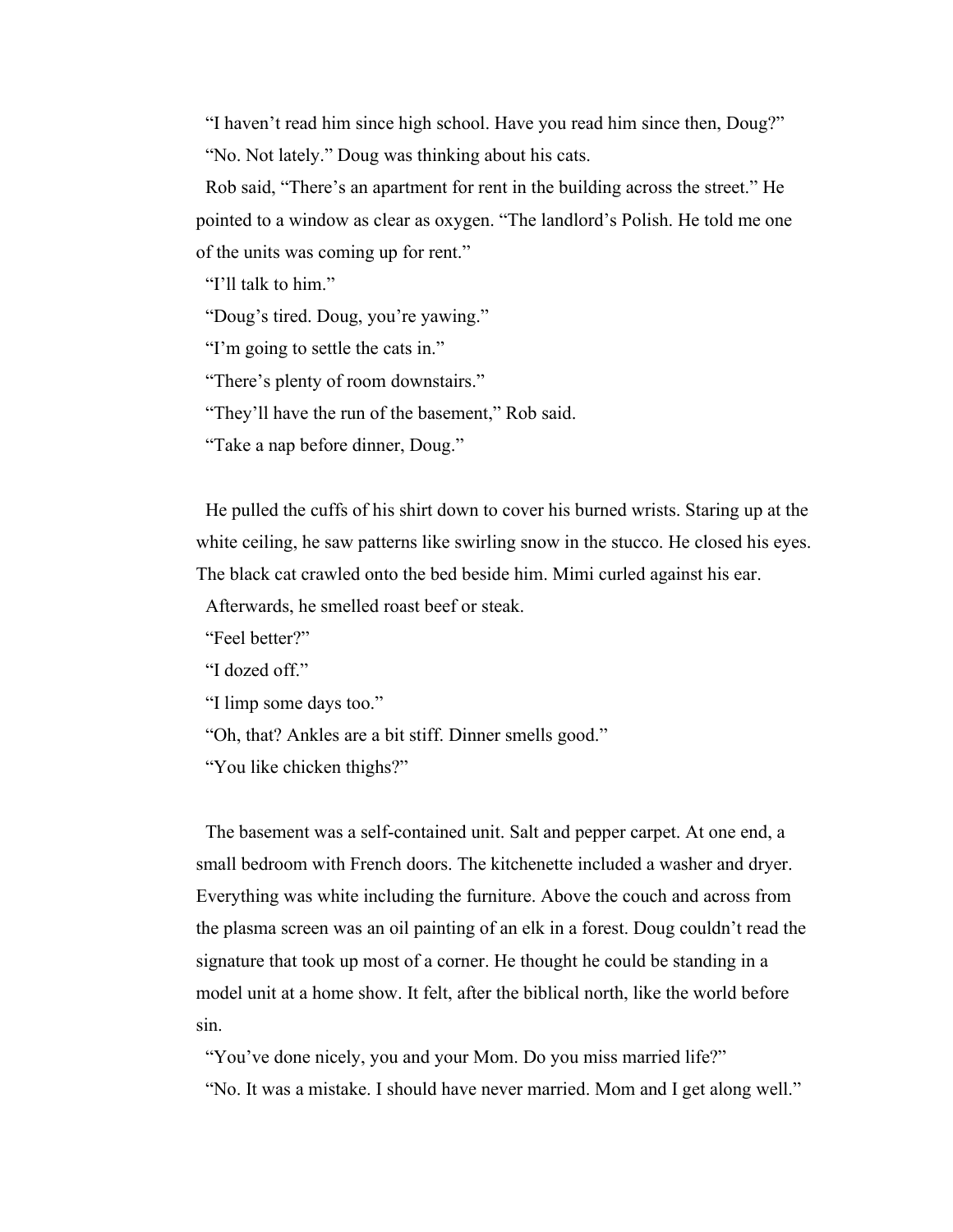Doug hooked his thumbs into his pockets. "Yesterday morning I was milking a cow. Tonight I'm standing here. It feels like a different planet."

"Did your brother really take a swing at you?"

"Yes. With a crowbar."

"You want to avoid an oncoming crowbar."

"Probably my own fault. Betty warned me."

"It's a bleak part of the country. I used to like Joe."

 "I still like him, I guess. Betty says they've been spraying toxic chemicals on their potato plants. They've been doing it for years."

"Toxic chemicals?"

"Bug killer."

"Oh."

"They eat a lot of potatoes."

"It may have poisoned their brains."

"That's what Betty said."

"Do you mind if I ask why he took a swing at you?"

"I pulled the tit. I didn't pull and squeeze."

"I beg your pardon?"

"I never got the hang of milking a cow."

Three wooden placemats. With the chicken, rice and salad.

 From the living room Rob said, "I've set out our old high school yearbooks. I thought Doug and I would go down memory lane tonight. Do you mind or would you rather we watch television?"

"I don't mind. Do you think Doug will mind?"

"No. He won't mind."

"Tell him dinner's ready."

 Rob rapped on the kitchen window. Doug had stepped outside. He stood in the middle of the Acton's backyard with a scarf around his neck and Mimi bundled in his arms. The moon bowled up behind the bare trees. It was gauzy and misty like an apparition.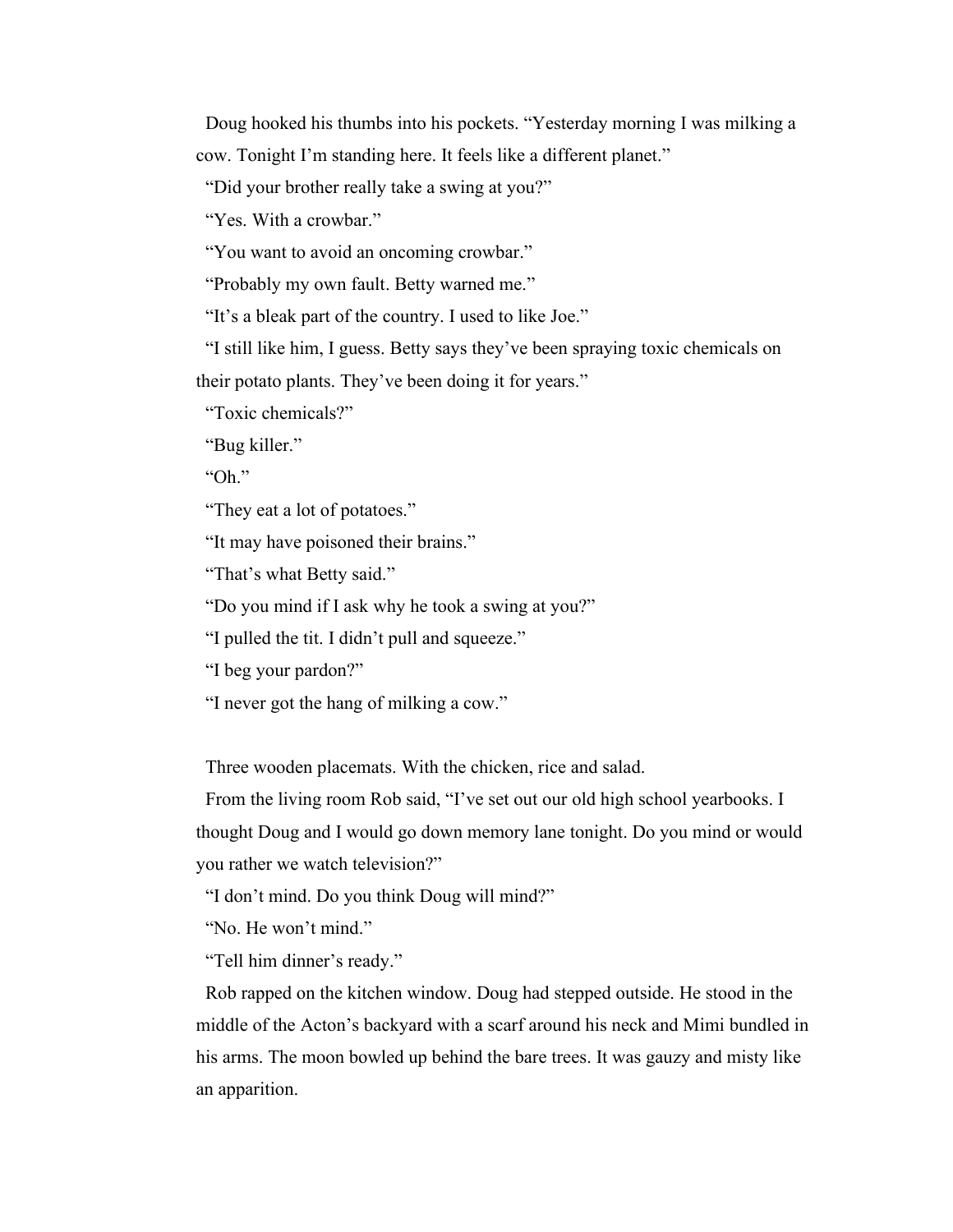Inside, the black cat chased a catnip mouse across the salt and pepper broadloom.

**AUTHOR'S NOTE:** *I wrote this story sometime after 'Requiem' (see Issue 9-Fiction). They are both 'winter tales' but that's where the similarity ends. By then I was becoming intrigued by the use of compression as a literary device and putting the parts together the quick scene shifts—was like working with stained glass, each panel fitted into a separate lead frame to provide an overall picture—or narrative in this case. A bit like cloisonné technique. It's the only story I've written in this fashion. I believe it works in 'Barn Away, South' but I don't think it would work anywhere else. Most people who read my stories describe my style as 'minimalist' and this is true. I eschew the Jamesian construction and all its baroque flora just as I am uninspired by the Byzantine mechanics of someone like Virginia Woolf—a writer, who frankly, leaves me cold. Burroughs's 'Naked Lunch' is a star-bright exception. Early on, my formative influences were Hemingway—inevitable if you like simple prose—later Carver, Tobias Woolf and somebody else whose name escapes me at the moment. I also stumbled upon Somerset Maugham, whose best work was written in the early years of the last century—as a result of an accident—and became infatuated with his urbane, sensibly tailored and wellbehaved prose and neatly plotted linear narratives. He was responsible for reawakening my interest in writing after an hibernation of four or five years away from fiction and writing of any kind. The result was 'Builders' (Issue 10-Fiction). He is interesting today as a period piece but his limitations after a short time become disappointingly apparent. Hemingway was a different story. It was through reading him and studying his style that I discovered you could say something without saying something. He recognized this himself and called it 'the iceberg'. I think his importance as a stylist and a writer ends with 'The Sun Also Rises'. Everything after that is the increasingly self-conscious doodling of the celebrity, and, in the case of the late 'The Old Man and the Sea' embarrassing in its sentimental garnish. But the Nick Adams stories show him at the top of his manhood, erect, throbbing and bursting with the spunk of gleaming youth and mysterious masculine virility. To me, 'Big Two-Heated River' is one of the four or five best American short stories ever written and I don't see it any time soon being jostled out of position. As is the case with virtually all my stories—'Barn Away, South' was written quickly, in a single, frantic session. I ruminate over ideas, chew the cud, piss around for a while, think about what I want to say and then generally, just forget about it. Then one day the story emerges suddenly and usually unexpectedly and often inconveniently—like in the dead of night. So I write it down. This part is purely mechanical—I don't think it's already complete in my head and just requires transport to materiality. I don't do draughts.* Il mio buon amico *the phenomenally talented writer Sal Difalco (see Issues 9 & 10 Fiction ) said in an email to me…'I think you have a great novel in you." No I don't. You can't write novels the way I write my short stories. All our roads come to an end at some point and this is mine. I want to thank Sal, again, for his elegant and quietly radiant note, my long time friend Trace for his/her typically literate and effortlessly written critique that is about as close as prose comes to poetry and of course, our*